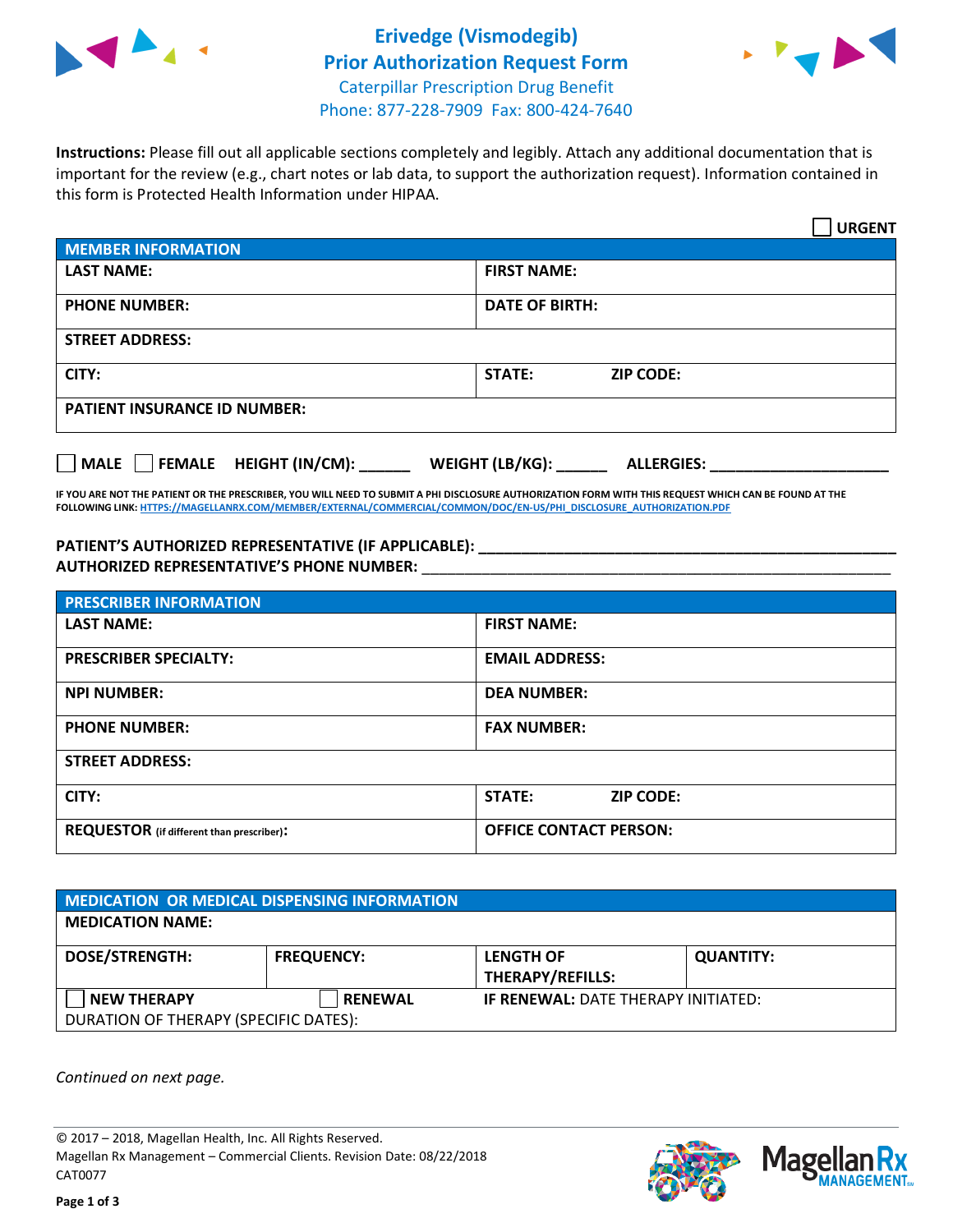



| <b>MEMBER'S LAST NAME:</b> NAME                                                                                                                                                                                                                                                                                                                                                                                                                                                                                                                                 | <b>MEMBER'S FIRST NAME:</b>                                                                     |                                                       |  |  |
|-----------------------------------------------------------------------------------------------------------------------------------------------------------------------------------------------------------------------------------------------------------------------------------------------------------------------------------------------------------------------------------------------------------------------------------------------------------------------------------------------------------------------------------------------------------------|-------------------------------------------------------------------------------------------------|-------------------------------------------------------|--|--|
|                                                                                                                                                                                                                                                                                                                                                                                                                                                                                                                                                                 | 1. HAS THE PATIENT TRIED ANY OTHER MEDICATIONS FOR THIS CONDITION?                              | YES (if yes, complete below)<br>NO                    |  |  |
| <b>MEDICATION/THERAPY (SPECIFY</b><br>DRUG NAME AND DOSAGE):                                                                                                                                                                                                                                                                                                                                                                                                                                                                                                    | <b>DURATION OF THERAPY (SPECIFY</b><br>DATES):                                                  | <b>RESPONSE/REASON FOR</b><br><b>FAILURE/ALLERGY:</b> |  |  |
| <b>2. LIST DIAGNOSES:</b>                                                                                                                                                                                                                                                                                                                                                                                                                                                                                                                                       |                                                                                                 | <b>ICD-10:</b>                                        |  |  |
| □ Locally advanced basal cell carcinoma*<br>□ Metastatic basal cell carcinoma*<br>*Please provide pathology report supporting this information.<br>□ Other diagnosis: ___________________ ICD-10 Code(s):<br>PRIOR AUTHORIZATION.                                                                                                                                                                                                                                                                                                                               | 3. REQUIRED CLINICAL INFORMATION: PLEASE PROVIDE ALL RELEVANT CLINICAL INFORMATION TO SUPPORT A |                                                       |  |  |
| <b>Clinical Information:</b>                                                                                                                                                                                                                                                                                                                                                                                                                                                                                                                                    |                                                                                                 |                                                       |  |  |
|                                                                                                                                                                                                                                                                                                                                                                                                                                                                                                                                                                 | Has the patient been previously treated with Odomzo (sonidegib)? $\Box$ Yes $\Box$ No           |                                                       |  |  |
| Did the patient discontinue Odomzo (sonidegib) due to intolerance to adverse effects?* $\Box$ Yes $\Box$ No<br>*Please provide documentation.<br>Did the patient discontinue Odomzo (sonidegib) due to insufficient tumor response?□ Yes □ No<br>Select if the patient has tried and had an inadequate response, intolerance, or contraindication to the following<br>standard therapies:*<br>$\square$ Laser<br>$\Box$ Radiotherapy<br>□ Photodynamic therapy<br>□ Surgery<br>*Please provide documentation.                                                   |                                                                                                 |                                                       |  |  |
| <b>Reauthorization:</b><br>If this is a reauthorization request, answer the following questions:<br>Has the patient had a reduction in tumor diameter by at least 30 percent since starting Erivedge therapy?* $\Box$ Yes $\Box$<br>No<br>*Please provide documentation verifying tumor size<br>Has the patient been previously treated with Odomzo (sonidegib)? $\square$ Yes $\square$ No<br>Are there any other comments, diagnoses, symptoms, medications tried or failed, and/or any other information the<br>physician feels is important to this review? |                                                                                                 |                                                       |  |  |
| Please note: Not all drugs/diagnosis are covered on all plans. This request may be denied unless all required                                                                                                                                                                                                                                                                                                                                                                                                                                                   |                                                                                                 |                                                       |  |  |

information is received.

© 2017 – 2018, Magellan Health, Inc. All Rights Reserved. Magellan Rx Management – Commercial Clients. Revision Date: 08/22/2018 CAT0077